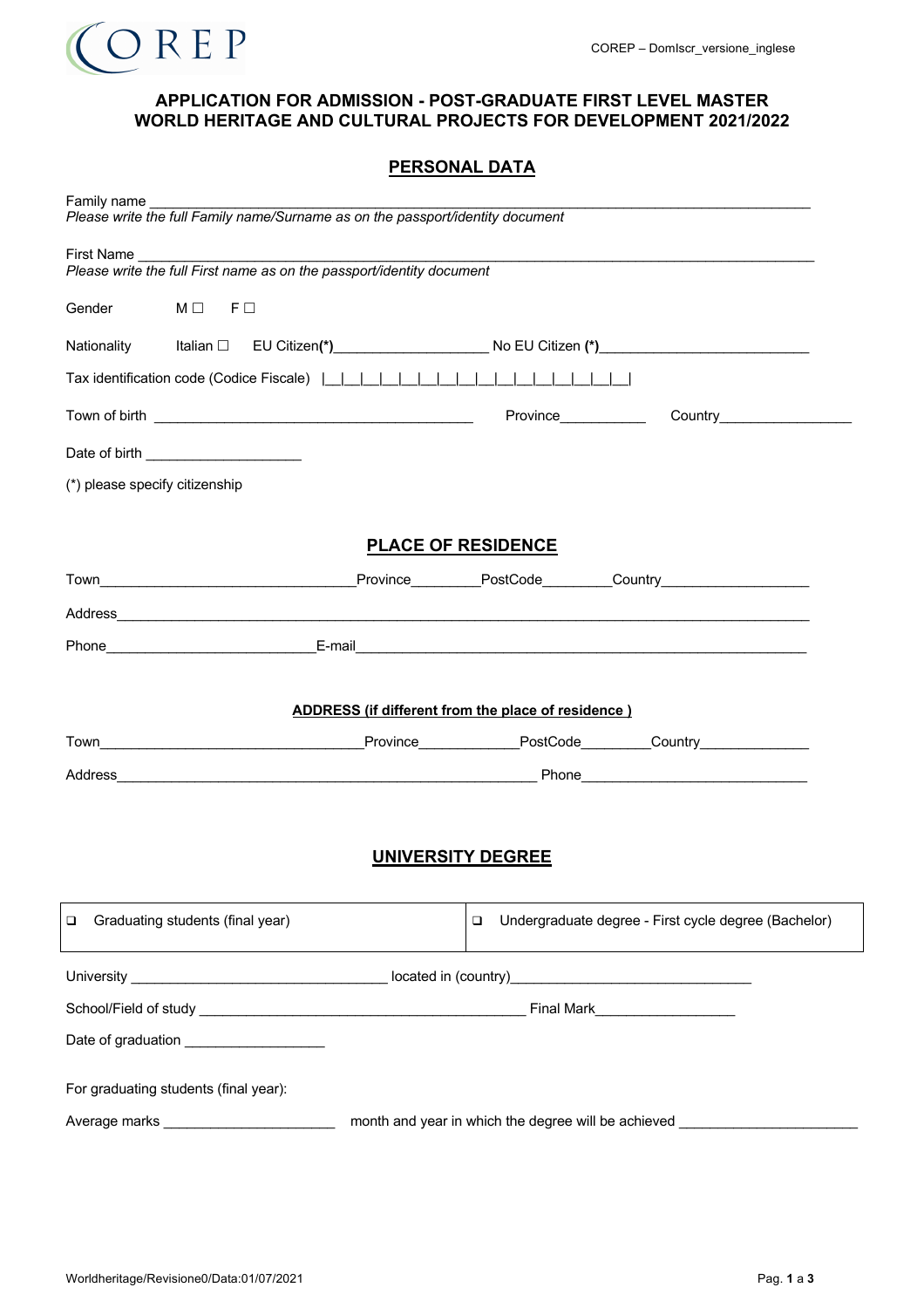

# **OTHER UNIVERSITY DEGREE**

| (optional) |  |
|------------|--|
|            |  |

| $\Box$ | Postgraduate degree - Second cycle degree (MA)                              | □      | First level continuing education program (Specializing<br>Master I level) |
|--------|-----------------------------------------------------------------------------|--------|---------------------------------------------------------------------------|
| $\Box$ | Second level continuing education program (Specializing<br>Master II level) | $\Box$ | Other ____________________                                                |
|        |                                                                             |        |                                                                           |
|        |                                                                             |        | Final Mark <u>_______</u>                                                 |
|        | Date of graduation                                                          |        |                                                                           |

# **OTHER INFORMATION**

How do you know about the course

# **INTERNET**

|        | .                                  |        |                                         |
|--------|------------------------------------|--------|-----------------------------------------|
| $\Box$ | UNITO web site                     | $\Box$ | Web site Tuttoformazione.it/Studenti.it |
| $\Box$ | www.culturalpro.it/project         | □      | Linkedin                                |
| $\Box$ | Other web site (specify which one) | ◻      | YouTube                                 |
|        | Website Masterin                   | ר      | Other                                   |

#### **OTHER**

| University (specify which one)        | ◻ | Conferences and Workshop (specify which one) |
|---------------------------------------|---|----------------------------------------------|
| ∟ecturers                             |   | Friends, relatives                           |
| E-mail/Newsletter (specify which one) |   | Newspaper (specify which one)                |
| E-mail from Almalaurea                |   | Other                                        |